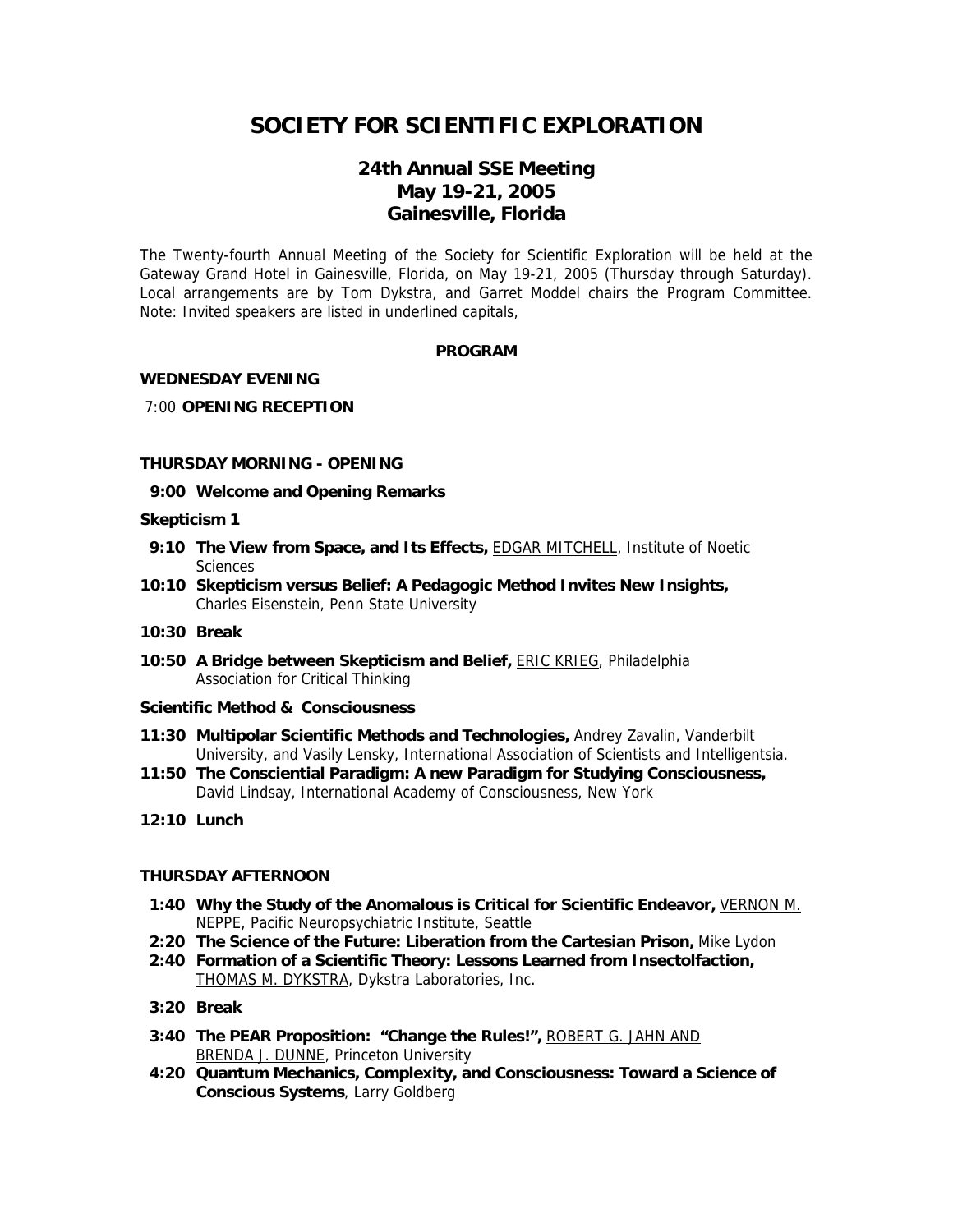- **4:40 Extending the Ecologically-Motivated Paradigm of Perception: An Examination of Perceivable Information in Functional Altered States of Consciousness,** Igor Dolgov, Arizona State University
- **5:00 YOUNG INVESTIGATORS MEETING**

# **THURSDAY EVENING**

#### **Panel Discussion 1**

 **8:00 What does "Scientific" Really Mean?** 

#### **FRIDAY MORNING**

#### **Skepticism 2**

- **9:00 Why Reporters Don't Do Stories on Your Research,** MICHAEL LEMONICK, TIME Magazine
- **9:40 The Two-Edged Sword of Skepticism: Occam's Razor and Occam's Lobotomy**, HENRY H. BAUER, Virginia Polytechnic Institute & State University
- **10:20 Break**
- **10:30 What Produces Organized Skeptics?,** David Leiter
- **10:50 Sizing up Psi in a University Classroom: Exploration, Acceptance & Skepticism,**  Garret Moddel, University of Colorado
- **11:10 Scientific Methodology: Linking Subjective Paranormal Experience and Focal Brain Dysfunction,** Vernon M. Neppe, Pacific Neuropsychiatric Institute

# **FRIDAY AFTERNOON - FIELD TRIP**

**Silver Springs Nature Theme Park** 

# **FRIDAY EVENING**

#### **Panel Discussion 2**

 **8:00 Does Skepticism of Psi Still Have a Leg to Stand On?** 

# **SATURDAY MORNING**

- **9:00 Reflections on the Skeptic Proponent Debate in Parapsychology,** MARILYN SCHLITZ, Institute of Noetic Sciences, and California Pacific Medical Center
- **9:40 Do Near-Death Experience Accounts Improve With Age? A Skeptical Look at a Skeptical Hypothesis**, Bruce Greyson, University of Virginia

#### **PSI and Science Anomalies**

- **10:00 Data Selection and Optional Stopping,** York H Dobyns, Princeton **University**
- **10:20 Break**
- **10:40 Consciousness Physics as an Alternative to String Theory,** Evan Harris Walker, **WCRI**